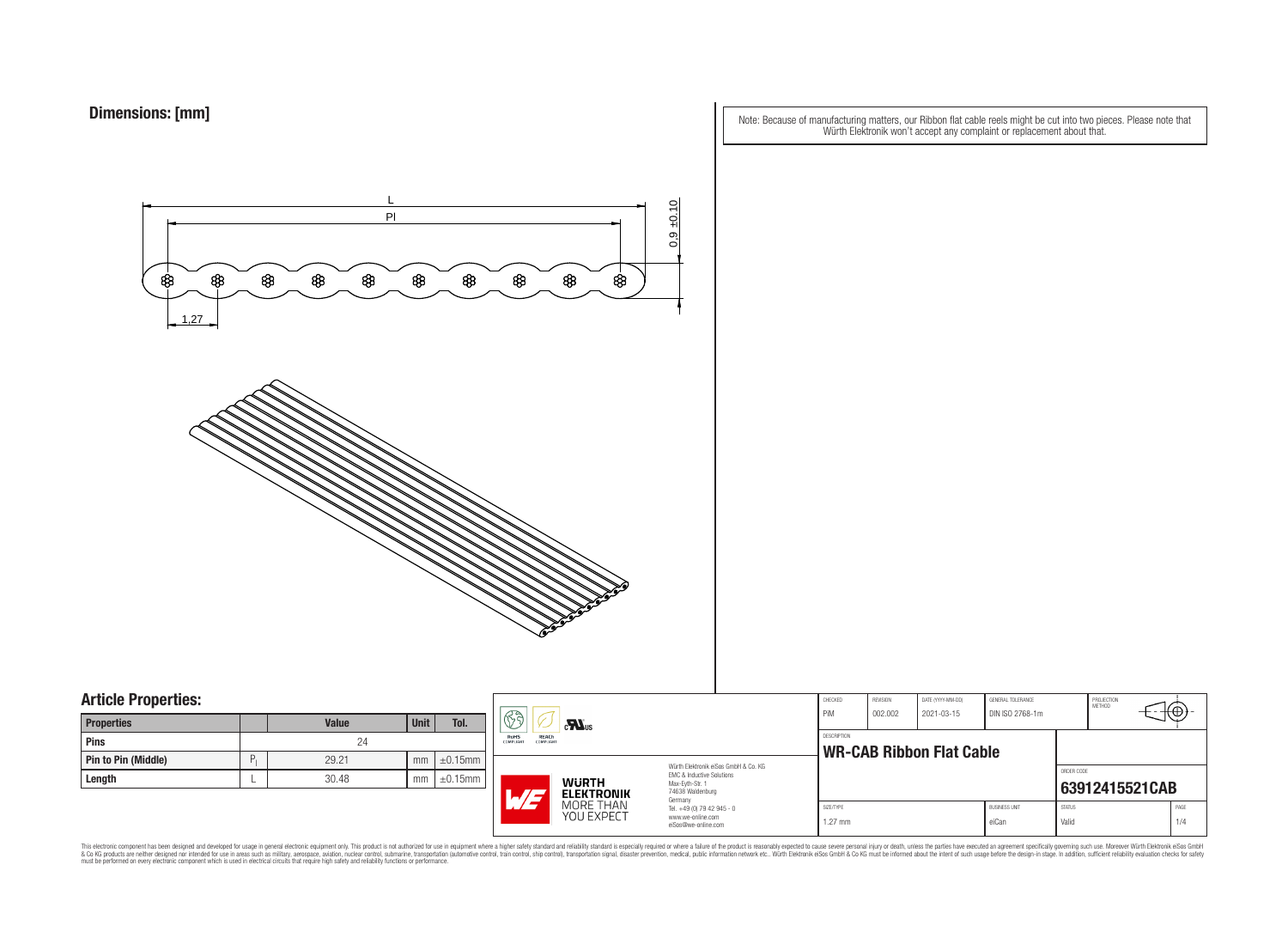## **Kind Properties:**

| <b>Properties</b> | <b>Value</b>                     | $11 - 14$<br>vm |
|-------------------|----------------------------------|-----------------|
| <b>Pitch</b>      | $\sim$<br>$\cdot$ $\sim$ $\cdot$ | mm              |

## **Material Properties:**

| <b>Insulator Material</b> | <b>PVC</b>                             |
|---------------------------|----------------------------------------|
| <b>Insulator Color</b>    | Grey with Red Marking on 1st Conductor |
| <b>Conductor Material</b> | Copper                                 |
| <b>Conductor Plating</b>  | Tin                                    |

## **General Information:**

| Operating Temperature | $-25$ up to $+105$ °C |  |  |  |  |
|-----------------------|-----------------------|--|--|--|--|
| <b>Flame Test</b>     | W-1 IEC 332-1         |  |  |  |  |
| <b>Style</b>          | <b>UL 2651</b>        |  |  |  |  |

## **Electrical Properties:**

| <b>Properties</b>            |                           | <b>Test conditions</b> | <b>Value</b> | <b>Unit</b>    | Tol. |
|------------------------------|---------------------------|------------------------|--------------|----------------|------|
| <b>Rated Current</b>         | ΙŖ.                       |                        |              | Α              | max. |
| <b>Rated Voltage</b>         | $\mathrm{V}_{\mathrm{R}}$ |                        | 300          | V (RMS)        |      |
| <b>Withstanding Voltage</b>  |                           | min                    | 2000         | V(AC)          | min. |
| <b>Insulation Resistance</b> | $R_{ISO}$                 | Kilometer              | 100          | M <sub>0</sub> | min. |
| <b>Signal Delay</b>          |                           | Meter                  | 4.65         | ns             |      |
| <b>Conductor Resistance</b>  | R                         | Kilometer              | 237          | Ω              | max. |
| <b>Unbalanded Capacity</b>   |                           | Meter                  | 56           | pF             |      |
| <b>Unbalanced Impedance</b>  |                           |                        | 105          | Ω              |      |
| <b>Unbalanced Inductance</b> |                           | Meter                  | 1.45         | μH             |      |

## **Wire Properties:**

| Properties                         | <b>Valut</b>   | Unit |
|------------------------------------|----------------|------|
| <b>Stranded Wire Section (AWG)</b> | 28 (AWG)<br>∠∪ |      |

# **Wire Properties:**

| <b>Properties</b>                     | <b>Value</b>               | <b>Unit</b> |
|---------------------------------------|----------------------------|-------------|
| <b>Stranded Wire Section (Metric)</b> | $0.089$ (mm <sup>2</sup> ) |             |
| <b>Number of Strands</b>              |                            |             |
| <b>Diameter of single Strand</b>      | 0.13                       | mm          |

## **Certification:**

| <b>RoHS Approval</b>                                                                      | Compliant [2011/65/EU&2015/863]     |  |  |  |
|-------------------------------------------------------------------------------------------|-------------------------------------|--|--|--|
| <b>REACh Approval</b>                                                                     | Conform or declared [(EC)1907/2006] |  |  |  |
| cULus Approval                                                                            | E328849                             |  |  |  |
| UR AWM 2651 VW-1 105°C 300V 28 AWG WUERTH ELEKTRONIK 298 cUR AWM I A/B 105°C 300V FT1 FT2 |                                     |  |  |  |

## **Packaging Properties:**

| <i>n</i> anina<br>rackayıny | Bag |
|-----------------------------|-----|
| <b>Packaging Unit</b>       |     |

1 piece  $= 1$  Meter of cable

| 63                                      | $c$ <b>N</b> <sub>us</sub>        |                                                                                                                     | CHECKED<br>PiM         | REVISION<br>002.002 | DATE (YYYY-MM-DD)<br>2021-03-15 | GENERAL TOLERANCE<br>DIN ISO 2768-1m |                        | PROJECTION<br>METHOD | ₩Φ∶         |
|-----------------------------------------|-----------------------------------|---------------------------------------------------------------------------------------------------------------------|------------------------|---------------------|---------------------------------|--------------------------------------|------------------------|----------------------|-------------|
| REACh<br>RoHS<br>COMPLIANT<br>COMPLIANT |                                   | DESCRIPTION<br><b>WR-CAB Ribbon Flat Cable</b>                                                                      |                        |                     |                                 |                                      |                        |                      |             |
| $\overline{M}$                          | <b>WURTH</b><br><b>ELEKTRONIK</b> | Würth Elektronik eiSos GmbH & Co. KG<br>EMC & Inductive Solutions<br>Max-Evth-Str. 1<br>74638 Waldenburg<br>Germany |                        |                     |                                 |                                      | ORDER CODE             | 63912415521CAB       |             |
|                                         | MORE THAN<br>YOU EXPECT           | Tel. +49 (0) 79 42 945 - 0<br>www.we-online.com<br>eiSos@we-online.com                                              | SIZE/TYPE<br>$1.27$ mm |                     |                                 | <b>BUSINESS UNIT</b><br>eiCan        | <b>STATUS</b><br>Valid |                      | PAGE<br>2/4 |

This electronic component has been designed and developed for usage in general electronic equipment only. This product is not authorized for subserved requipment where a higher selection equipment where a higher selection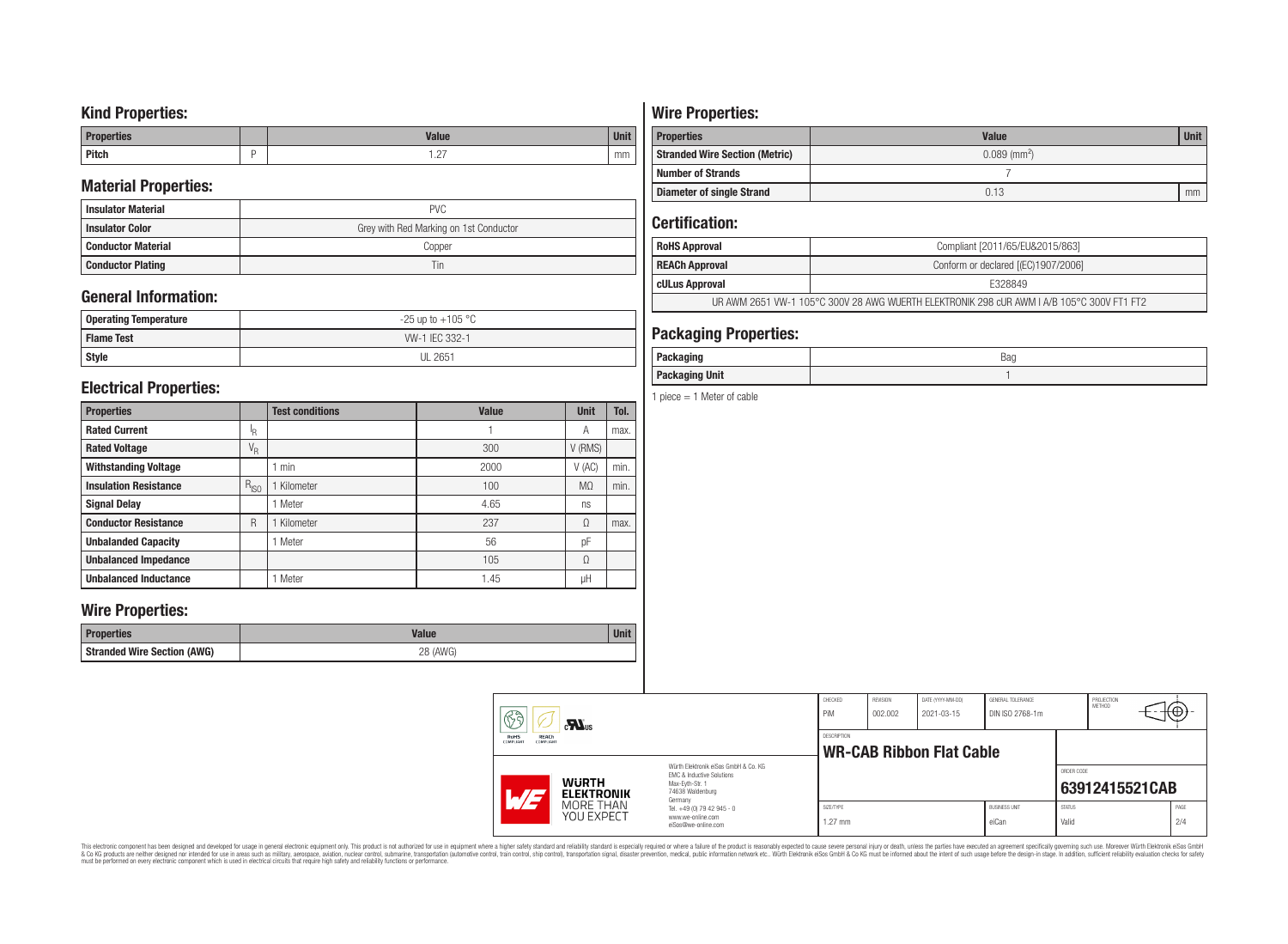## **Cautions and Warnings:**

### **The following conditions apply to all goods within the product series of the Connectors of Würth Elektronik eiSos GmbH & Co. KG:**

#### **General:**

- This mechanical component is designed and manufactured for use in general electronic equipment.
- Würth Elektronik must be asked for written approval (following the PPAP procedure) before incorporating the components into any equipment in fields such as military, aerospace, aviation, nuclear control, submarine, transportation (automotive control, train control, ship control), transportation signal, disaster prevention, medical, public information network, etc. where higher safety and reliability are especially required and/or if there is the possibility of direct damage or human injury.
- Mechanical components that will be used in safety-critical or high-reliability applications, should be pre-evaluated by the customer.
- The mechanical component is designed and manufactured to be used within the datasheet specified values. If the usage and operation conditions specified in the datasheet are not met, the component may be damaged or dissolved.
- Do not drop or impact the components, the component may be damaged.
- Prevent any damage or scratches on the component, especially on the actuator.
- Direct mechanical impact to the product shall be prevented (e.g overlapping of the PCB's).
- Würth Elektronik products are qualified according to international standards, which are listed in each product reliability report. Würth Elektronik does not warrant any customer qualified product characteristics beyond Würth Elektroniks' specifications, for its validity and sustainability over time.
- The responsibility for the applicability of the customer specific products and use in a particular customer design is always within the authority of the customer. All technical specifications for standard products do also apply to customer specific products.
- The mechanical component is designed to be used along with Würth Elektronik counterparts and tools. Würth Elektronik cannot ensure the reliability of these components while being used with other products.

#### **Product Specific:**

#### **Soldering:**

- The solder profile must comply with the technical product specifications. All other profiles will void the warranty.
- All other soldering methods are at the customers' own risk.

#### **Cleaning and Washing:**

- Washing agents used during the production to clean the customer application might damage or change the characteristics of the component, body, pins and termination. Washing agents may have a negative effect on the long-term functionality of the product.
- Using a brush during the cleaning process may deform function relevant areas. Therefore, we do not recommend using a brush during the PCB cleaning process.

#### **Potting and Coating:**

• If the product is potted in the customer application, the potting material might shrink or expand during and after hardening. Shrinking could lead to an incomplete seal, allowing contaminants into the components. Expansion could damage the components. We recommend a manual inspection after potting or coating to avoid these effects.

#### **Storage Conditions:**

- A storage of Würth Elektronik products for longer than 12 months is not recommended. Within other effects, the terminals may suffer degradation, resulting in bad solderability. Therefore, all products shall be used within the period of 12 months based on the day of shipment.
- Do not expose the components to direct sunlight.
- The storage conditions in the original packaging are defined according to DIN EN 61760-2.
- The storage conditions stated in the original packaging apply to the storage time and not to the transportation time of the components.

#### **Packaging:**

• The packaging specifications apply only to purchase orders comprising whole packaging units. If the ordered quantity exceeds or is lower than the specified packaging unit, packaging in accordance with the packaging specifications cannot be ensured.

#### **Handling:**

- Do not repeatedly operate the component with excessive force. It may damage or deform the component resulting in malfunction.
- In the case a product requires particular handling precautions, in addition to the general recommendations mentioned here before, these will appear on the product datasheet
- The temperature rise of the component must be taken into consideration. The operating temperature is comprised of ambient temperature and temperature rise of the component.The operating temperature of the component shall not exceed the maximum temperature specified.

These cautions and warnings comply with the state of the scientific and technical knowledge and are believed to be accurate and reliable. However, no responsibility is assumed for inaccuracies or incompleteness.

| 63<br>$\mathbf{M}_{\text{us}}$<br><b>RoHS</b><br><b>REACh</b><br><b>COMPLIANT</b><br>COMPLIANT |                                                                        | CHECKED<br>PiM                                                                                                      | <b>REVISION</b><br>002.002 | DATE (YYYY-MM-DD)<br>2021-03-15 | GENERAL TOLERANCE<br>DIN ISO 2768-1m |                        | PROJECTION<br><b>METHOD</b> | €⊕∶            |  |
|------------------------------------------------------------------------------------------------|------------------------------------------------------------------------|---------------------------------------------------------------------------------------------------------------------|----------------------------|---------------------------------|--------------------------------------|------------------------|-----------------------------|----------------|--|
|                                                                                                |                                                                        | <b>DESCRIPTION</b><br><b>WR-CAB Ribbon Flat Cable</b>                                                               |                            |                                 |                                      |                        |                             |                |  |
| AT                                                                                             | <b>WURTH</b><br><b>ELEKTRONIK</b>                                      | Würth Flektronik eiSos GmbH & Co. KG<br>EMC & Inductive Solutions<br>Max-Evth-Str. 1<br>74638 Waldenburg<br>Germany |                            |                                 |                                      |                        | ORDER CODE                  | 63912415521CAB |  |
| MORE THAN<br><b>YOU EXPECT</b>                                                                 | Tel. +49 (0) 79 42 945 - 0<br>www.we-online.com<br>eiSos@we-online.com | SIZE/TYPE<br>$1.27$ mm                                                                                              |                            |                                 | <b>BUSINESS UNIT</b><br>eiCan        | <b>STATUS</b><br>Valid |                             | PAGE<br>3/4    |  |

This electronic component has been designed and developed for usage in general electronic equipment only. This product is not authorized for use in equipment where a higher safety standard and reliability standard si espec & Ook product a label and the membed of the seasuch as marked and as which such a membed and the such assume that income in the seasuch and the simulation and the such assume that include to the such a membed and the such